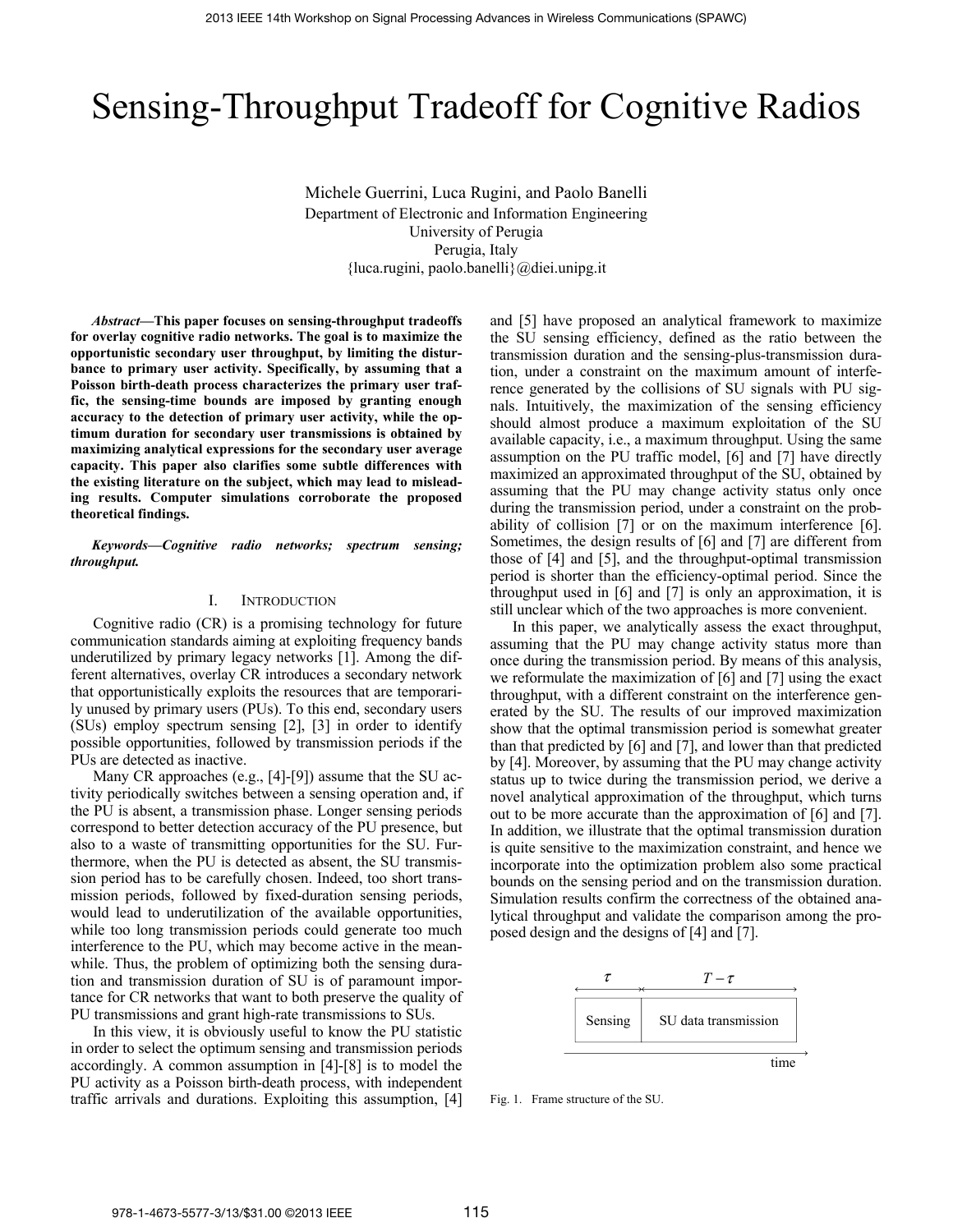## II. SYSTEM MODEL

We consider a CR network where an SU tries to opportunistically access a given frequency band assigned to a licensed PU, whenever the PU is not using that band.

## *A. PU Traffic Model*

We assume that the PU signal is characterized by exponentially distributed interarrivals, with mean duration  $\beta_1$  of the busy (ON) state and mean duration  $\beta_0$  of the idle (OFF) state. Therefore, the PU activity is modeled as a Poisson birth-death process with exponentially distributed ON-OFF periods. As a consequence,  $Pr{H_{\alpha}} = \beta_{\alpha}/(\beta_0 + \beta_1)$  is the probability that the PU signal is present, for  $\alpha = 1$ , or absent, for  $\alpha = 0$ . In addition, we model the PU signal amplitudes as Gaussian distributed, which is valid, e.g., for multicarrier signals.

## *B. SU Frame Structure*

As in [4]-[9], we assume that the SU adopts a periodic frame structure that alternates sensing periods and data transmission periods. We denote the frame duration with *T* . As shown in Fig. 1, at the beginning of the frame, the SU performs spectrum sensing, where  $\tau$  is the sensing duration, in order to estimate the channel availability. Successively, if the outcome of the sensing operation is positive, the SU performs data transmission for the remainder time  $T - \tau$  of the frame. In the successive frame, the SU must sense again the channel, in order to verify its availability before the next transmission.

## *C. Spectrum Sensing*

To sense the presence or absence of the PU signal, we assume that the SU employs an energy detector (ED) with sampling frequency  $f_s$  and number of samples  $N = |f_s \tau|$ . Although the PU traffic model is dynamic, we assume that the sensing duration  $\tau$  is sufficiently short, so that the PU is permanently either ON or OFF during the whole sensing stage. The received signal, in the  $H_\alpha$  hypothesis, with  $\alpha \in \{0,1\}$ , is modeled as  $y = \alpha x + n$ , where **x** is the PU signal vector, assumed Gaussian with zero mean and covariance  $\sigma_x^2 \mathbf{I}_y$ , and **n** is the complex white Gaussian noise with zero mean and covariance  $\sigma_n^2 \mathbf{I}_N$ . The test statistic  $\Lambda(\mathbf{y}) = ||\mathbf{y}||^2$  is compared with a threshold  $\lambda$ . This leads to a probability of false alarm [2] [3]

$$
P_{FA}(\tau) = \Pr\{\Lambda(\mathbf{y}) > \lambda \mid H_0\} = 1 - F_{2N} \left( 2\lambda / \sigma_n^2 \right), \qquad (1)
$$

where  $F_{2N}(x)$  is the cumulative distribution function (cdf) of a chi-squared random variable with 2*N* degrees of freedom, and to a probability of detection [2] [3]

$$
P_{\rm D}(\tau) = \Pr\{\Lambda(\mathbf{y}) > \lambda \mid H_1\} = 1 - F_{2N} \left(\frac{2\lambda}{(1 + \gamma_{\rm P})\sigma_{\rm n}^2}\right),\tag{2}
$$

where  $\gamma_{\rm p} = \sigma_{\rm x}^2 / \sigma_{\rm n}^2$  is the primary signal-to-noise ratio (SNR). Clearly, both (1) and (2) are function of the number of samples  $N = |f_s \tau| \approx f_s \tau$  and hence of the sensing duration  $\tau$ .

#### III. SENSING-THROUGHPUT TRADEOFF

First, we introduce the sensing-throughput tradeoff from an intuitive viewpoint. The basic idea is to optimize the sensing duration  $\tau$  and the frame duration  $T$  in order to maximize the throughput of the SU, with a constraint on the maximum interference generated by the SU and seen by the PU in case of collision. As it will be explained later on, both  $\tau$  and  $T$  affect the probability of collision, and hence the throughput, which can be maximized with respect to the sensing time  $\tau$  for a fixed frame duration *T* [8], [9] or with respect to the frame duration *T* for a fixed sensing time  $\tau$  [6], [7].

Alternatively to the throughput approach [6]-[9], the *sensing efficiency*  $\eta$  can be maximized, as expressed by [4], [5]

$$
\eta = \frac{T - \tau}{T} = 1 - \frac{\tau}{T}.
$$
\n(3)

Indeed, from the SU perspective, it would be preferable to reduce the sensing duration  $\tau$ , and to increase the frame duration *T* , as much as possible, since the sensing duration represents a lost transmission opportunity. However, letting  $\tau/T \rightarrow 0$ , alone, does not guarantee that the interference seen by the PU is below a given threshold. Therefore, both maximization approaches (either throughput or sensing efficiency) require a constraint on the maximum interference caused by collisions.

Note that the maximum achievable throughput of the SU would be obtained for  $\tau / T = 0$ , i.e., when the SU always transmits, without performing any sensing. If  $\gamma_s$  denotes the SNR of the SU transmission, the maximum throughput achievable by the SU would be expressed as

$$
C_{\text{max}} = \Pr\{H_0\}C_0 + \Pr\{H_1\}C_1, \tag{4}
$$

$$
C_0 = \log_2(1 + \gamma_s)
$$
,  $C_1 = \log_2\left(1 + \frac{\gamma_s}{1 + \gamma_p}\right)$  (5)

Note that  $C_0$  and  $C_1$  in (5) are the conditional capacities when the PU is absent and present, respectively. Obviously, this *always-transmit* strategy does not try to avoid collisions between SU and PU signals, and hence the SU cannot control the interference sent from the SU to the PU. Therefore, a sensing strategy is necessary in order to reduce the collision events.

If the SU uses a sensing strategy, a collision with the PU signal still may happen, in two cases. In the first case, the PU signal is present, but the SU incorrectly miss-detects it and transmits data that overlap with the PU signal. In order to avoid collisions, the sensing time  $\tau$  cannot be too short, otherwise the increased probability of miss detection  $P_{MD}(\tau) = 1 - P_D(\tau)$ will increase the probability of collision. In the second case, a collision occurs when the PU signal is initially absent, and the SU correctly identifies its absence, but afterwards the PU becomes active during the SU data transmission phase. In order to avoid collisions, the frame duration *T* cannot be too long, otherwise, even if the sensing outcome is correctly identified as  $H<sub>0</sub>$ , there is an increased probability that the PU will change status and will become active during the SU transmission.

In this paper, we design the sensing time  $\tau$  and the frame duration *T* that maximize the throughput of the SU, subject to a constraint on the probability of collision, or, more precisely, on the interference caused by the SU. In order to do this, in Section III.A we analytically derive the probability of collision and the average duration of collision, which enables the theoretical evaluation of the throughput in Section III.B.

# *A. Probability of Collision versus Collision Duration*

Zarrin and Lim evaluate the probability of collision between an SU transmitted frame and the PU signal as [7]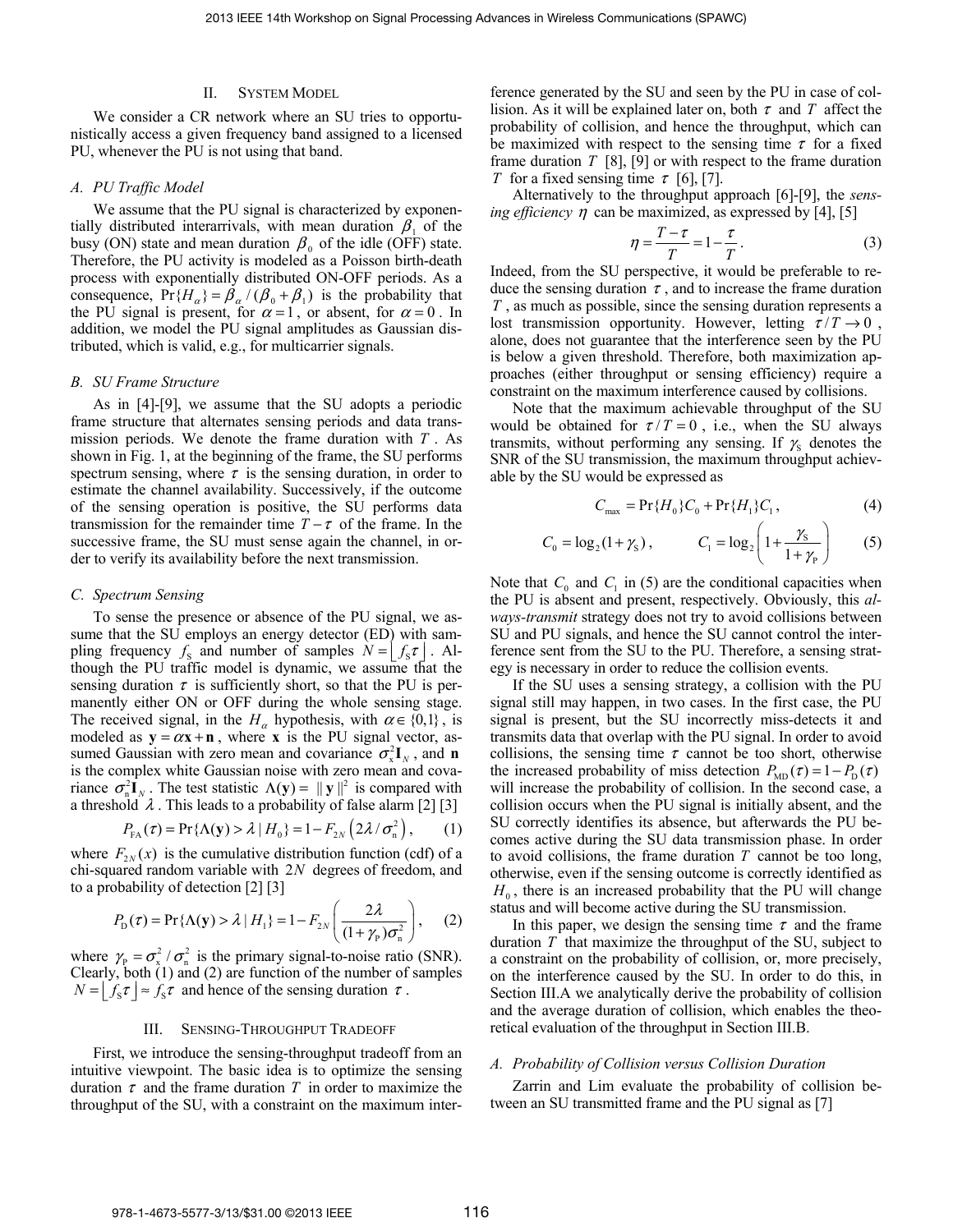$$
P_{\rm C}(\tau,T) = \Pr\{H_0\} \left[1 - P_{\rm FA}(\tau)\right] P_{\rm C|H_0}(T-\tau) + \Pr\{H_1\} P_{\rm MD}(\tau) , \tag{6}
$$

where  $P_{CH_0}(T - \tau) = 1 - \exp(-(T - \tau)/\beta_0)$  is the probability that a silent PU changes status and becomes active within the SU transmission duration  $T - \tau$ . This is the exact probability of having at least one collision during the transmission duration  $T - \tau$ . Although exact, this probability does not consider that the collision duration may be shorter than  $T - \tau$ . For this reason, others, such as Pei et al., instead consider the ratio between the average duration of collision and the duration of the SU transmission [6]. We refer to this quantity as the *collision duration ratio (CDR)*, although in [6] it is misnamed as probability of packet collision. The CDR is calculated as

$$
\rho_{\rm C}(\tau, T) = \Pr\{H_0\}(1 - P_{\rm FA}(\tau))\rho_{\rm C|H_0}(T - \tau) + \Pr\{H_1\}P_{\rm MD}(\tau)\rho_{\rm C|H_1}(T - \tau)\,,\tag{7}
$$

where  $\rho_{C|H_{\alpha}}(T - \tau)$  is the conditional CDR on the transmission period, under the  $H_\alpha$  hypothesis on the sensing period. With respect to the probability of collision (6), the CDR (7) is a better measure of the interference received by the PU, since the CDR takes into account that, even if there is a collision during a given frame, there may exist some OFF periods of the PU during the same frame. Similarly, Lee and Akyildiz consider the *interference ratio*  $I = \rho_c(\tau, T)/\Pr\{H_i\}$  [4], which is an approximated CDR for the PU, basically a scaled version of the CDR for the SU in (7). By exploiting some classic results on renewal process theory [10], we derive the conditional CDR as

$$
\rho_{C|H_{\alpha}}(T-\tau) = \Pr\{H_1\} + (-1)^{1-\alpha} \frac{\beta_{\alpha} [\Pr\{H_{1-\alpha}\}]^2}{T-\tau} \left(1 - e^{-\frac{T-\tau}{\beta_0 \Pr\{H_1\}}}\right), (8)
$$

where  $\alpha \in \{0,1\}$ , which completes the theoretical CDR (7).

Note that the obtained CDR differs from the CDR results of [6], [7], [4]. Indeed, [6] and [7] assume that the frame duration *T* is short, so that the PU can change its status only once within the SU transmission period  $T - \tau$ . This leads to [6], [7]

$$
\rho_{C|H_{\alpha}}^{(0/1)}(T-\tau)=(1-\alpha)+(-1)^{1-\alpha}\frac{\beta_{\alpha}}{T-\tau}\Big[1-e^{-(T-\tau)/\beta_{\alpha}}\Big].
$$
 (9)

Note that, under the  $H_0$  hypothesis,  $\rho_{C|H_0}^{(0/1)}(T-\tau)$  in (9) is an overestimation of  $\rho_{\text{CH}_p}(T-\tau)$  in (8), since assuming a single PU transition from OFF to ON neglects that the PU could go OFF again in the future. As it will be clear in the simulation section, this overestimation becomes inaccurate when the SU transmission duration  $T - \tau$  increases. Dually, under the  $H_1$ hypothesis,  $\rho_{CH_1}^{(0/1)}(T-\tau)$  is an underestimation of  $\rho_{CH_1}(T-\tau)$ .

On the other hand, in [4], it is assumed that the frame duration *T* is long, so that the PU always changes its status many times within the SU data transmission duration  $T - \tau$ , leading to the approximated conditional CDR result [4]

$$
\rho_{C|H_{\alpha}}^{^{(\infty)}}(T-\tau) = \alpha + (-1)^{\alpha} \Pr\{H_{1-\alpha}\}\left[1 - e^{-(T-\tau)/\beta_{\alpha}}\right].
$$
 (10)

The approximation (10) is accurate only for long  $T - \tau$  and inaccurate for practical  $T - \tau$ , as it will be clear in Section IV.

In addition to the exact CDR calculation, this paper also presents a novel improved approximation for the conditional CDR. This improved approximation has been obtained by assuming that the PU can change its activity status up to twice within the SU data transmission duration  $T - \tau$ . We omit the derivation (with double integration over the statistics of the two possible state transition instants) and express the result as

$$
\rho_{\text{CH}_\alpha}^{(0/1/2)}(T-\tau) =
$$
\n
$$
= \alpha + (-1)^\alpha \frac{\beta_{1-\alpha}}{T-\tau} \left[ 1 - \frac{\beta_0 e^{-(T-\tau)/\beta_0} - \beta_1 e^{-(T-\tau)/\beta_1}}{\beta_0 - \beta_1} \right].
$$
\n(11)

Differently from single-transition approximations [6] [7], the two-transition approximation (11) of the conditional CDR turns out to be quite accurate not only for short transmission durations  $T - \tau$ , but also for somewhat greater durations. Therefore, (11) may be useful in numerical optimization algorithms, for faster convergence with respect to (8).

# *B. Throughput*

We analytically assess the achievable throughput  $R(\tau, T)$ of the considered periodic sensing-transmission CR scheme. Since the SU transmission lasts  $T - \tau$  and the whole frame duration is *T* , we express the throughput of the SU as

$$
R(\tau, T) = \frac{T - \tau}{T} \Pr\{H_0\} (1 - P_{FA}(\tau)) C_{H_0} (T - \tau) + \frac{T - \tau}{T} \Pr\{H_1\} P_{MD}(\tau) C_{H_1} (T - \tau)
$$
(12)

where  $C_{H<sub>n</sub>}(T-\tau)$  denotes the channel capacity of the SU conditioned on being in the  $H_\alpha$  hypothesis during the sensing period. The conditional channel capacity is a weighted average of  $C_0$  and  $C_1$ , depending on the absence or presence of the PU signal during the SU data transmission period. Therefore

$$
C_{H_{\alpha}}(T-\tau) = [1 - \rho_{C|H_{\alpha}}(T-\tau)]C_0 + \rho_{C|H_{\alpha}}(T-\tau)C_1.
$$
 (13)

If we insert (13) into (12), using the conditional CDR result  $\rho_{CH_{\alpha}}(T-\tau)$  obtained in (8), and the capacity expressions in (5), we obtain the exact expression for the throughput  $R(\tau, T)$ , which is a main novel result of this paper.

Note that approximated throughput expressions have been previously derived in [6]-[9]. Some of these approximations can be obtained from (12)-(13) by replacing the exact conditional CDR (8) with the approximation (9), as detailed below.

- In [9], the throughput is obtained by assuming the PU as static during the whole frame. This means that the conditional CDR is set to zero under  $H_0$  and to one under  $H_1$ ,<br>i.e.,  $\rho_{CH_6}(T-\tau) = \alpha$ , which leads to  $C_{H_6}(T-\tau) = C_{\alpha}$ . Using these approximations, the throughput (12)-(13) becomes equivalent to Equations 16, 17, and 18 in [9].
- In [7], the throughput is obtained by assuming a dynamic PU with, at maximum, a single state transition. This means that the conditional CDR in (8) is approximated with that in (9). With this change, the throughput (12)-(13) becomes equivalent to Equations from 18 to 22 in [7].
- In [6], the throughput is obtained by assuming at maximum a single transition, as in [7], but only the PU transition from OFF to ON is considered. This means that  $\rho_{\text{C}|H_0}(T-\tau)$  is replaced by  $\rho_{CH_0}^{(0/1)}(T-\tau)$ . Moreover, in [6] it is assumed that  $C_1 = 0$  and that the sensing is perfect, i.e.,  $P_{FA}(\tau) = P_{MD}(\tau) = 0$ . By these assumptions, the throughput  $(12)-(13)$  becomes equivalent to Equations 1 and 8 in [6].
- In [8], the throughput is also obtained by assuming at maximum a single transition for the PU, but, additionally, [8] presents some simulation results obtained assuming up to two transitions for the PU signal, shown in Fig. 2 of [8]. The simulations of [8] reveal that, for  $Pr{H_0} = Pr{H_1}$ , there are only minor differences between the singletransition and the two-transition results. However, our si-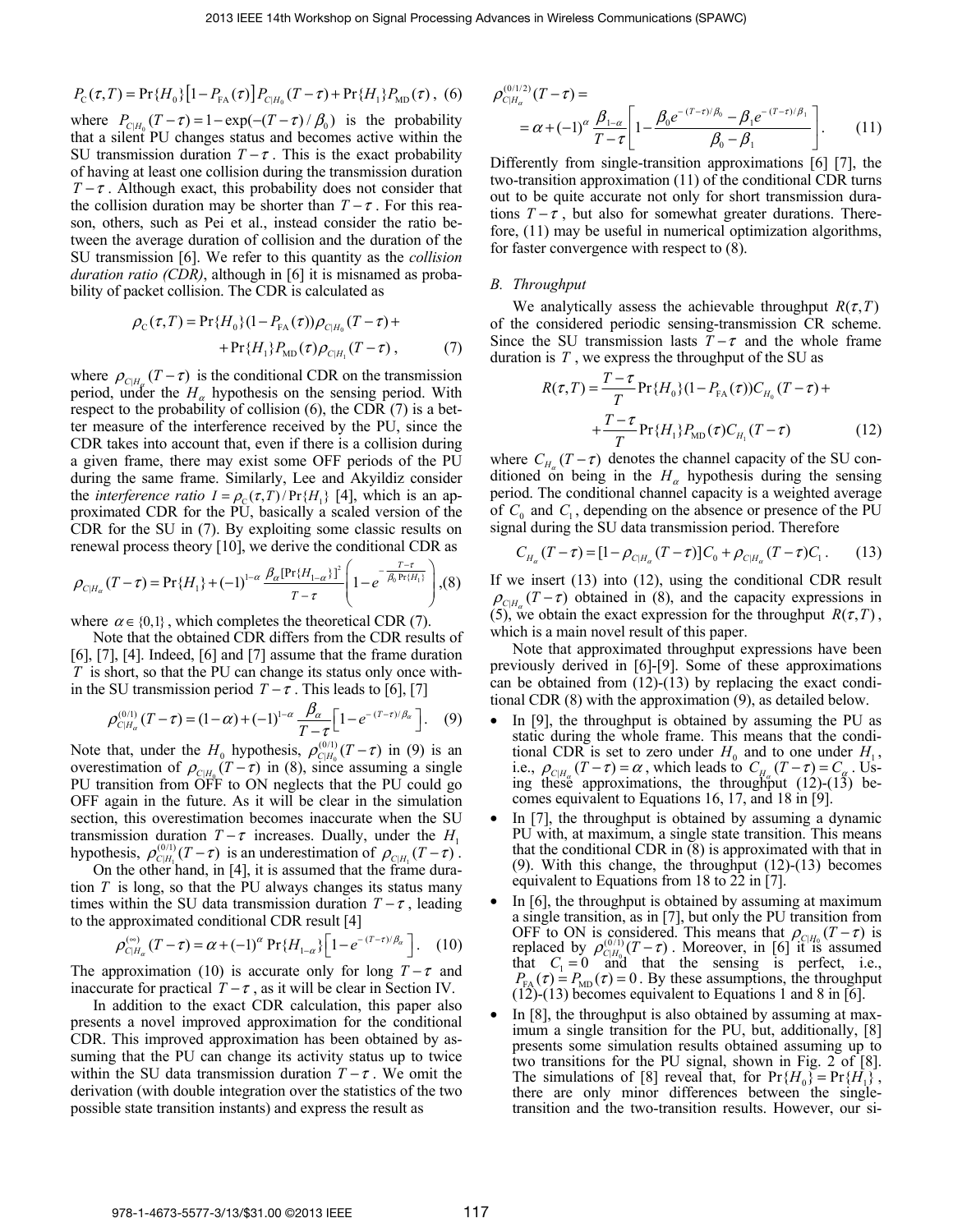mulations will demonstrate that, for  $Pr{H_0} \neq Pr{H_1}$ , a transmission period design based on the two-transition model is significantly different than that based on the single-transition model.

Other throughput expressions can be obtained from (12)- (13) by convenient substitution of the exact conditional CDR (8) with suitable approximations, such as (11), derived in this paper assuming a maximum of two state transitions for the PU. Simulation results will show that the proposed approximation is more accurate than that in [7].

## *C. Optimization of Sensing Duration and Frame Period*

We optimize the sensing duration  $\tau$  and the frame period *T* in such a way to maximize the throughput  $R(\tau, T)$ , with a constraint on the maximum CDR  $\rho_{\text{C,max}}$ , as expressed by

$$
\max_{\tau, T} R(\tau, T) , \qquad (14)
$$

$$
\text{s.t. } \rho_{\text{C}}(\tau, T) \le \rho_{\text{C,max}} \,. \tag{15}
$$

Note that the CDR inequality (15) is not the only constraint that the time parameters  $\tau$  and  $T$  must satisfy. Indeed, in Section II.C, we have assumed that the probability of a PU state change during the sensing period  $\tau$  is negligible, i.e.,

$$
P_{\text{change}|H_{\alpha}}(\tau) = 1 - \exp(-\tau / \beta_{\alpha}) \le P_{\text{S}}\,,\tag{16}
$$

where  $P<sub>S</sub>$  is chosen close to zero, leading to

$$
\tau \le \tau_{\text{max}} = -\min\{\beta_0, \beta_1\} \ln(1 - P_{\text{S}}) \approx \min\{\beta_0, \beta_1\} P_{\text{S}} \,. \tag{17}
$$

Since the sensing duration  $\tau$  affects both detection and false alarm performances, choosing a specific point of the receiver operating characteristic produces another constraint on  $\tau$ . If we want  $P_{\rm D}(\tau) \ge P_{\rm D,min}$  and  $P_{\rm FA}(\tau) \le P_{\rm FA,max}$ , by approximating the chi-squared cdf in  $(1)-(2)$  with the Gaussian Q-function as

$$
F_{2N}(x) \approx 1 - Q\left(\frac{x}{2\sqrt{N}} - \sqrt{N}\right),\tag{18}
$$

using  $N \approx f_s \tau$ , and eliminating  $\lambda$  in (1)-(2), we obtain

$$
\tau \ge \tau_{\min} \approx \frac{N_{\min}}{f_{\rm s}} = \frac{1}{f_{\rm s}} \left( \frac{Q^{-1}(P_{\rm FA,max}) - (1 + \gamma_{\rm p})Q^{-1}(P_{\rm D,min})}{\gamma_{\rm p}} \right)^2. (19)
$$

In addition, we may desire that the probability that the PU changes state from OFF to ON within the frame duration *T* does not exceed a given threshold  $P_{\rm r}$  < 1, as expressed by

$$
P_{\text{change}|H_0}(T) = 1 - \exp(-T / \beta_0) \le P_{\text{T}}.
$$
 (20)

Indeed, when the probability of a PU state change from OFF to ON during the frame is too high, a correct sensing outcome  $H<sub>0</sub>$  is invalid for the whole frame duration: as time increases, the sensing outcome becomes too outdated. By (20), we have

$$
T \le T_{\text{max}} = -\beta_0 \ln(1 - P_{\text{T}}) \,. \tag{21}
$$

Consequently, the constrained maximization (14)-(15) should be solved in the domain identified by  $\tau_{\min} \leq \tau \leq \tau_{\max}$  and  $\tau < T \le T_{\text{max}}$ , using (17), (19), and (21).

In order to solve  $(14)-(15)$ , we may employ a hybrid method with exhaustive search over  $\tau$  and analytical search over *T*. Specifically, for a given candidate  $\overline{\tau}$  with  $\tau_{\min} \leq \overline{\tau} \leq \tau_{\max}$ , we analytically maximize  $R(\overline{\tau}, T)$  over *T*, and denote the obtained frame duration with *T*′ . This analytical maximization is easy, since, for a wide range of parameters,  $R(\bar{\tau}, T)$  is concave over *T*, Then, we consider (15): since  $\rho_c(\overline{\tau}, T)$  increases with *T*, we calculate  $T_c$  such that  $\rho_c(\bar{\tau}, T_c) = \rho_{c \text{max}}$ . Thus, in correspondence of  $\bar{\tau}$ , we have the candidate frame duration  $\overline{T}$  = min{ $T'$ ,  $T_c$ ,  $T_{\text{max}}$ }, and the candidate maximum throughput  $R = R(\overline{\tau}, T)$ . Finally, we repeat the above procedure for  $\tau_{\min} \leq \overline{\tau} \leq \tau_{\max}$ , and select the couple  $(\overline{\tau}, \overline{T})$  that produces the maximum value of  $\overline{R}$ . The above maximization procedure can be simplified by reducing  $P_S$  up to  $P_S = \tau_{min} / min\{\beta_0, \beta_1\}$ , in such a way that  $\tau_{\text{max}} = \tau_{\text{min}}$ , and performing the analytical search of  $\overline{T}$  only for the unique  $\overline{\tau} = \tau_{\min}$ . In this case, keeping the sensing duration at minimum, we reduce both the SU notransmission time and the energy spent for spectrum sensing.

Now we compare the proposed throughput maximization (14)-(15) with [6]-[9]. In [8] and [9], *T* is assumed fixed, and the throughput (for a static PU [9] or for a dynamic PU with a single transition [8]) is maximized versus  $\tau$  and  $\lambda$  with the constraint  $P_{\rm p}(\tau,\lambda) \ge P_{\rm p,min}$ . In [6] and [7], the sensing performances are fixed, i.e.,  $\tau$  and  $\lambda$  are fixed, and the throughput (for a dynamic PU with a single transition) is maximized versus  $T$ , with a constraint on the probability of collision  $(6)$  [7] or on the CDR for the PU (interference ratio *I* ) [6].

#### IV. SIMULATION RESULTS

We first consider a case study with light PU load, where  $\beta_0 = 950$  ms and  $\beta_1 = 50$  ms, so that  $Pr{H_1} = 0.05$ . Differently from [5] and [8], we assume a PU that does not change status during sensing. We fix  $f_s = 10$  kHz, and assume  $\gamma_p = 3$ dB and  $\gamma_s = 5$  dB. Using  $P_{FA, max} = 0.01$  and  $P_{D, min} = 0.9$ , by (19),  $\tau_{\min} \approx 0.96$  ms, and, setting  $P_s = 0.02$  in (17) leads to  $\tau_{\text{max}} \approx 1.01$  ms, so we have fixed the sensing duration to  $\tau = \overline{\tau} = 1$  ms. We also set  $P_T = 0.5$  that gives  $T \le T_{\text{max}} \approx 658$ ms from (21). Fig. 2 shows the normalized throughput, defined as  $R(\bar{\tau}, T)/C_{\text{max}}$ , as a function of the frame duration *T*. For the approximated throughput approach of [7], if we omit the constraint on the probability of collision (6) (or on the CDR or on the interference ratio), the optimal frame duration would be  $T' = 64$  ms; whereas, for the proposed approach, if we omit the CDR constraint (15), the optimal frame duration would be  $T' = 205$  ms, i.e., significantly higher, although any  $T \ge 100$ ms yields almost the same throughput of  $T' = 205$  ms. Therefore, without CDR constraint (15), the proposed throughput approach could choose the same optimal value  $T_{\text{max}} = 658$  ms that is produced by the efficiency-based approach [4]. However, as clarified by Fig. 3, the CDR constraint (15) (or the constraint for the probability of collision) significantly affects the frame duration design. Indeed, in [7], the solution would be  $T \approx 64$  ms only if the threshold on the maximum probability of collision (6) is greater than 0.065, otherwise the optimal frame duration would be reduced. On the other hand, the CDR, which is the correct measure of the interference generated by the SU, increases in a smoother way with respect to the probability of collision, and therefore the CDR constraint (15) used by our approach consents somewhat greater frame durations and hence greater efficiency. Fig. 3 also displays that, for practical frame durations, the multiple-transition approximation of the CDR obtained from the interference ratio of [4] is too inaccurate in this case, and becomes accurate only for greater frame durations, outside the considered range. Besides, Figs. 2-3 reveal that the proposed two-transition approximation accurately describes both the exact throughput and the exact CDR, unless